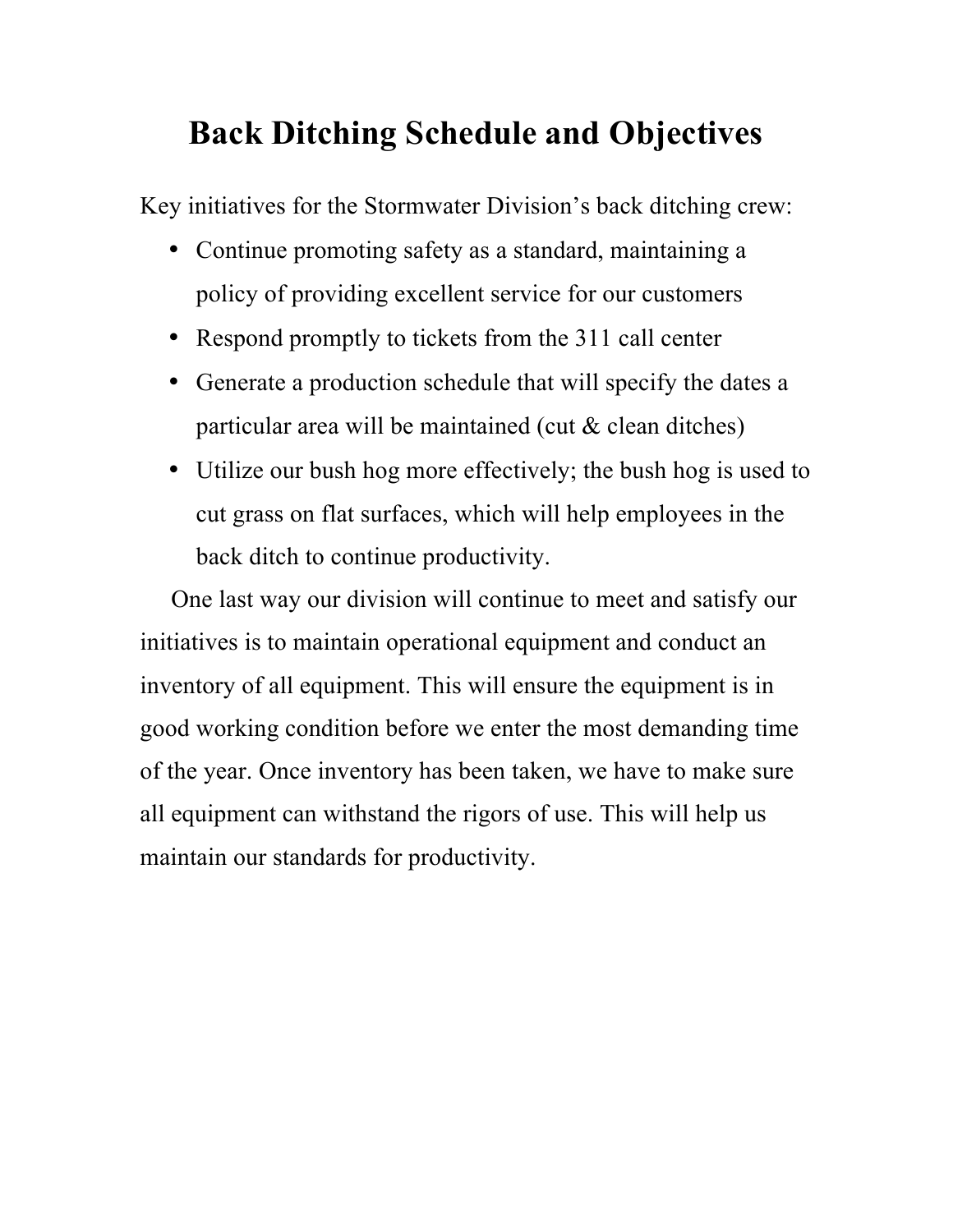# **THE SLOPE MOWER**



#### **APRIL SCHEDULE**

Beginning in April the Slope mower will be maintaining the ditches in: BASIL SAWYER DR, CDR SHEPARD, RESEARCH RD, 705 W. PEMBROKE PINE &SHELL (K&K'S), 150 E.ST, NASA DR, LIBERTY BAPTIST CHURCH 950 BIG BETHEL RD (CHILD CARE), 15 FOX HILL RD (CHURCH) BUCKROE SHOPPING CENTER,539 N. ARMISTEAD AVE, OLD CELEY RD LASALLE & SETTLERS LDNG, GOVERNMENT DITCH, 7 CARRINGTON 1812 RAWWOOD DR, DOWNING & PEMBROKE, FINDLEY ST, 54WOODLAND RD, BRYANT DITCH

### **MAY SCHEDULE**

OLD ABERDEEN RD, 119 SCOTTS PT, 925 BRYANT DR, VA HEIGHTS V-DOT DITCH (ON E ST), 60TH ST DITCH, HARDY CASH, 2213 WINONA DR 12 KENTUCKY AVE, GEX DITCH, FARMINGTON, CUNNINGHAM DR WOMACK, 3327 EXXON, 4002 W. MERCURY BLVD, POMOCO DITCH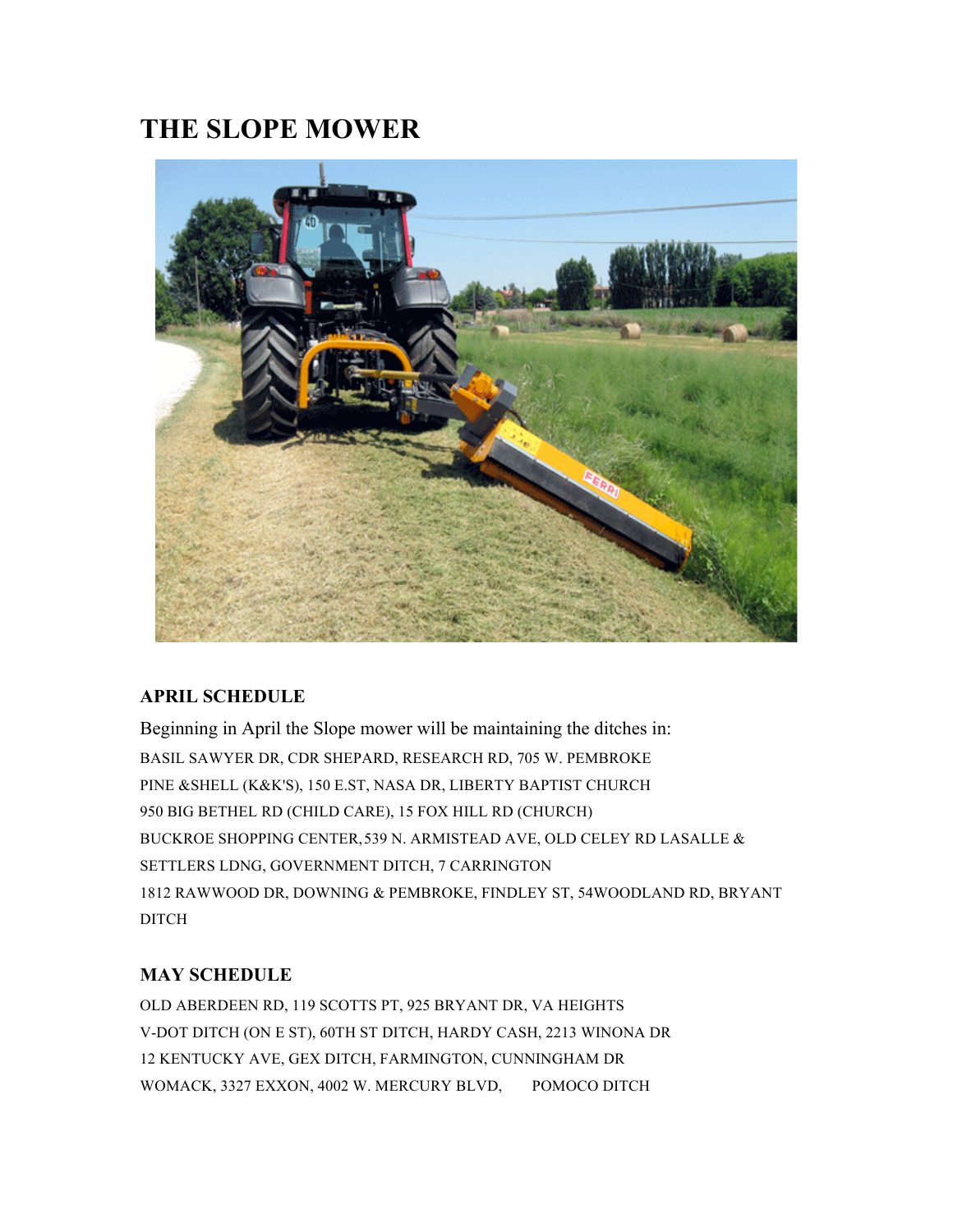BILLY WOOD DITCH, NEWMARKET CREEK, 4001 THREECHOPT DR 30 BASIL SAWER DR, 11 ELMWOOD LN, 502 WOODLAND RD 124 RESEARCH DR, 18 RESEARCH DR, 18 WOODBURRY FORREST 28 RESEARCH DR, 1001 N CAMPUS BLVD, 100 S SELDENDALE DR 15 RESEARCH DR, 2625 N. ARMISTEAD AVE, 17 MAGRUDER BLVD 609 WASHINGTON ST, 2 W. PEMBROKE AVE

#### **JUNE SCHEDULE**

111 SPRINGDALE WAY, 300 WINCHESTER DR 2108 CUNNINGHAM DR, 413 W. MERCURY BLVD, 2101 CUNNINGHAM DR 519 DUNN CIR, 634 CHAPEL ST, 413 W. MERCURY BLVD 331 WAKEFIELD DR, 100 SELDENDALE DR, 4002 W MERCURY BLVD 100 S SELDENDALE DR, 12 SALTERS CREEK RD, MANCHESTER DR 702 TODDS LN, 28 W. DRESSAGE DR, 32 E. BIG SKY CT 35 DIAMOND HILL RD, 122CLYDESDALE CT, 702 TODDS LN

#### **JULY SCHEDULE**

3327 BIG BETHEL RD, 12 SALTERS RD, 2213 WINONA DR, LASALLE AVE 1626 TODDS LN (DAVIS MIDDLE SCHOOL), 4002 W. MERCURY BLVD TO LASSITER DR,1638 BRIARFIELD RD, 15 SKYLINE DR, 17 FREEMAN DR, 5 ADRIAN CIR, 4122 W. MERCURY BLVD, 1805 WOMACK DR, 200 LOCUST AVE,232 CHERRY AVE, 229 APPLE AVE, 150 E. ST (VA HIGHTS), 100 PEAR AVE 838 DOWNING ST, 15 MICHIGAN AVE, 539 ARMISTEAD AVE, 1018 BIG BETHEL RD, 318 FT **WORTH** 

#### **AUGUST SCHEDULE**

4002 MERCURY BLVD, 616 REGIONAL DR, 25 E. WEAVER RD, DANDY POINT RD 907 SALTERS CREEK RD, 419 N. ARMISTEAD AVE, 12 SALTERS CREEK RD, 1927 W. PEMBROKE AVE, 116 ETHEL DR, 707 G ST, 99 THOMAS NELSON DR, 316 DERRY RD 1511 SMITHMAN CIR, 303 BUTLER FARM RD, 1927 PEMBROKE AVE, 4 ABERDEEN RD 35 E. WEAVER RD, 116 ARROLLTON DR, 3201 NASA DR, 705 W. PEMBROKE AVE 4020 VICTORIA BLVD, 3101 CDR SHEPPARD BLVD, 30 CASTLE HAVEN RD 74 PEAR AVE, 2310 SHELL RD, 510 WINONA DR, 42 CHERRY AVE 312 APPLE AVE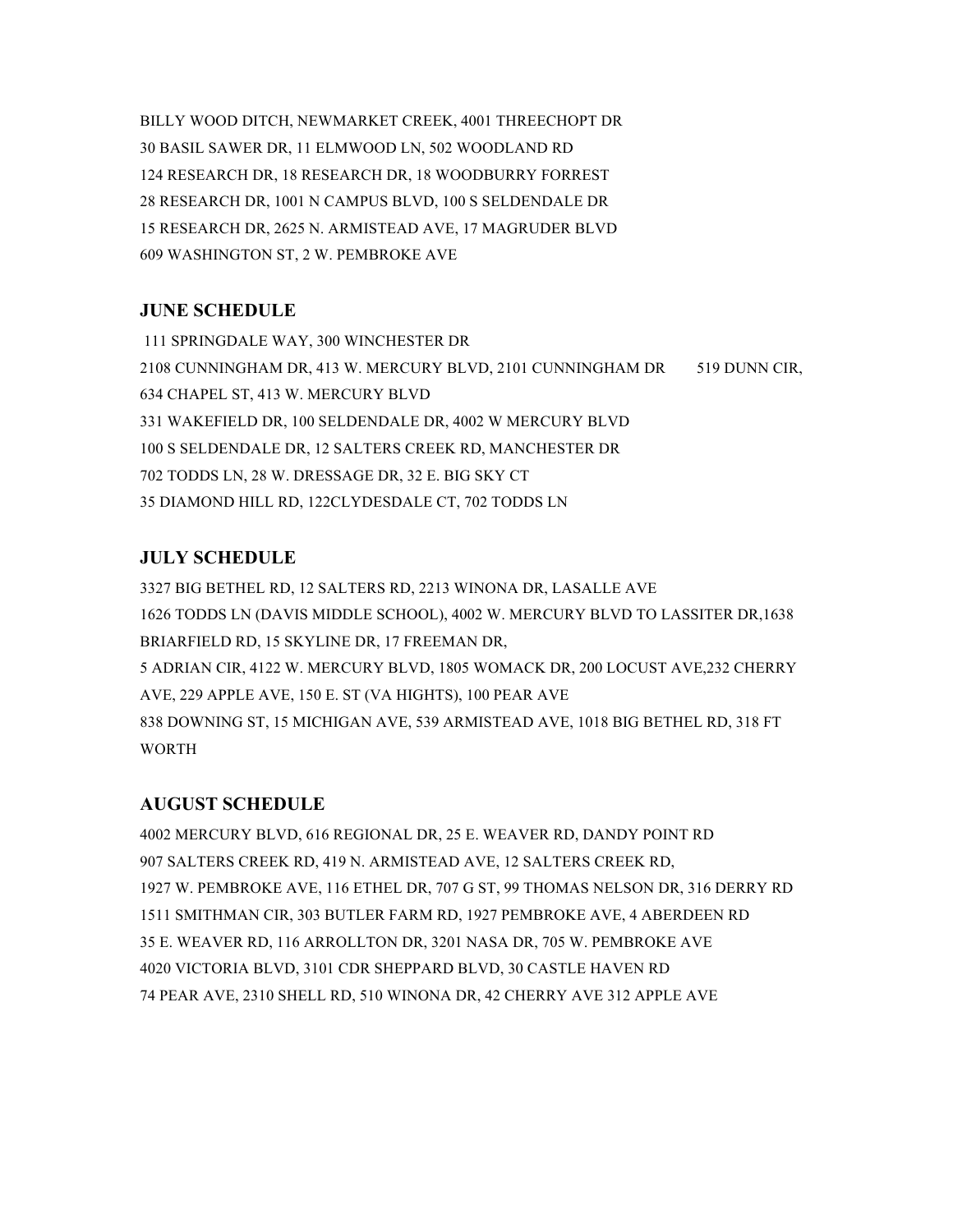

#### **BACK DITCHING SCHEDULE**

OUR BACK DITCHING CREWS WILL BE IN DIFFERENT SECTIONS OF THE CITY ACCORDING TO THE MAP DISPLAYED BELOW:

CREW 89 WILL BE MAINTAINING AREA 2 AND 3 ON THE MAP, WHICH CONSISTS *OF HARRIS CREEK RD, LITTLE BACK RIVER RD, FOXHILL RD, ANDREWS BLVD AND KING ST*. IT ALSO CONSISTS OF THE SIDE STEETS AS WELL. THE CREW WILL BEGIN MAINTAINING THE AREA IN APRIL 2016.

CREW 155 WILL BE MAINTAINING AREA 5, 6 AND 7 WHICH CONSISTS OF *SHELL RD, KECOUGHTAN RD, VICTORIA BLVD, BRIARFIELD RD, ABERDEEN RD, and ARMISTEAD AVE,* TO ALSO INCLUDE SIDE STREETS. THE CREW WILL BEGIN MAINTAINING THE AREA IN APRIL 2016.